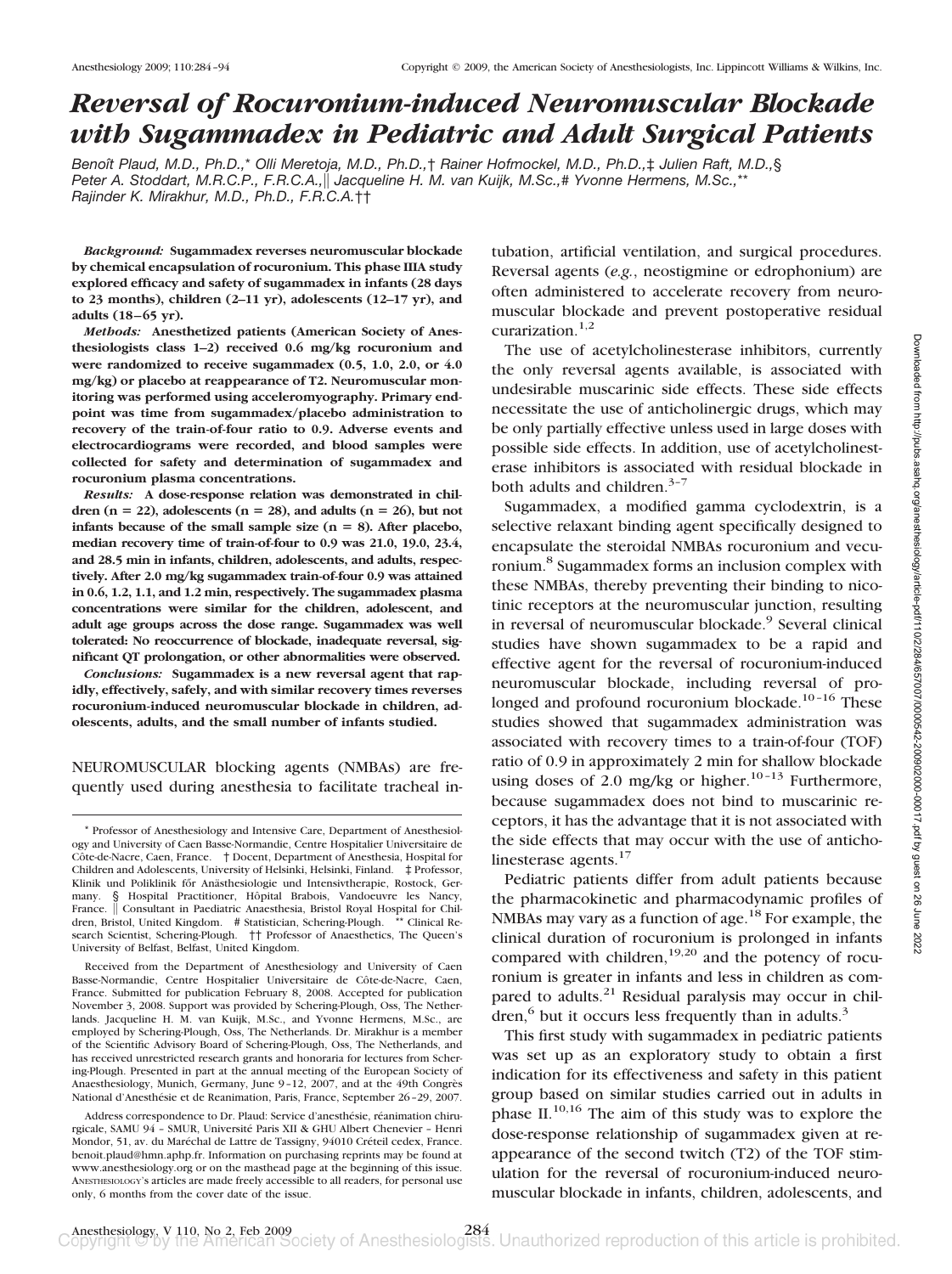adults. The safety of sugammadex in this patient population was also studied.

# **Materials and Methods**

#### *Study Design*

This was a multicenter, randomized, parallel-group, dose-finding, safety-assessor blinded study carried out between May 2005 and May 2006 at a total of six European centers (two each in France and the United Kingdom and one each in Finland and Germany). The study protocol was approved by the Independent Ethics Committee of each trial center (Nancy, France; Belfast, United Kingdom; Helsinki, Finland; Rostock, Germany) and the study was conducted in accordance with the Declaration of Helsinki, the International Conference on Harmonization guidelines, Good Clinical Practice, and current regulatory requirements.

Patients were enrolled in the study if they fulfilled the following inclusion criteria: categorized as American Society of Anesthesiologists class 1 or 2; aged between 28 days and 65 yr inclusive  $(2-65 \text{ yr})$  in Germany and  $6-65$ yr in Finland); scheduled for general anesthesia with an anticipated duration of at least 60 min, requiring only a single bolus dose of rocuronium; scheduled for surgery in a supine position for facilitating monitoring of neuromuscular blockade. Patients were excluded from participation in the study if they had known or suspected neuromuscular disorders that impair neuromuscular blockade, were using medication known to interact with rocuronium, had significant renal dysfunction, had a family history of malignant hyperthermia or allergy to any medication used during general anesthesia, or were pregnant, breast-feeding, or using an inadequate method of contraception. Patients were also excluded if they had participated in a sugammadex or another trial within 30 days of entering into the study. All patients and/or parents/guardians, as appropriate, were required to give written informed consent.

Enrollment of patients was stratified among 4 age groups: infants (aged 28 days–23 months), children (aged 2–11 yr), adolescents (aged 12–17 yr), and adults (aged 18–65 yr). Neonates were not included in this study.

Pulse oximetry, electrocardiogram, and noninvasive arterial blood pressure monitoring was commenced on arrival in the operating room. An intravenous cannula was inserted into one arm for the administration of anesthetic drugs, rocuronium, and sugammadex or placebo. In pediatric patients, a volatile agent could be administered to facilitate venous cannulation. This was followed by a washout period of 10 min before administration of rocuronium to ensure that the volatile agent had no effect on neuromuscular blockade. A second intravenous cannula was inserted into the opposite arm for the collection of blood samples for measurement of

Monitoring of neuromuscular function at the adductor pollicis muscle was performed using acceleromyography (TOF-Watch SX; Schering-Plough, Swords, Co. Dublin, Ireland), and was initiated after the induction of anesthesia but before the administration of rocuronium. A transducer was placed over the thumb (in infants and children the transducer was attached with tape with the lead upwards; a thumb extensor could be used if required). No preload was used. Stabilization and calibration of the TOF-Watch SX were performed in the operating room after the induction of anesthesia in a standard manner as used in previous studies.<sup>10-13</sup> Default settings of CAL2 were used, delivering a 60mA current over 200  $\mu$ s. At the start of the stabilization procedure, the arm was immobilized with an arm board, but the fingers were still free to move. Stabilization was done using a 5-s 50-Hz tetanic stimulation. One minute later, the fingers were fixed. Repetitive TOF stimulation was done every 15 s for at least 3 min, followed by calibration. After calibration, repetitive TOF stimulation was again applied for 3 to 4 min before rocuronium administration and subsequent data collection. In this period, the set-up was evaluated (to check the stability of the trace, scatter, supramaximal stimulation, and sensitivity). Repetitive TOF stimulation was then continued every 15 s. All neuromuscular data were transferred on-line to a computer using the TOF-Watch SX Monitoring Program version 1.2 (Schering-Plough, Oss, The Netherlands).

Patients received a single intravenous bolus dose of 0.6 mg/kg rocuronium, and tracheal intubation was performed after the maximum neuromuscular blockade had been attained. Using a central randomization system, patients were randomized to receive a single intravenous bolus dose of sugammadex 0.5, 1.0, 2.0, or 4.0 mg/kg or placebo within 2 min of reappearance of T2 (measured as the first time point from a series of three that the T2 response was recorded). The randomization was stratified by age group with a fixed block size of five, and it was accessible *via* a website. Rocuronium, sugammadex, and placebo were each administered as a single intravenous bolus dose over 10 s into a fast-running venous infusion. For the infants, sugammadex was diluted with 0.9% saline to a concentration of 25 mg/ml (initial solution 100 mg/ml) to allow more accurate administration of the calculated dose.

The primary efficacy endpoint was the time to attain a TOF ratio of 0.9, which was defined as the first time point of three consecutive readings of 0.9 or above. The times to attain TOF ratios of 0.7 and 0.8 were also recorded. Stable recovery was indicated by the time after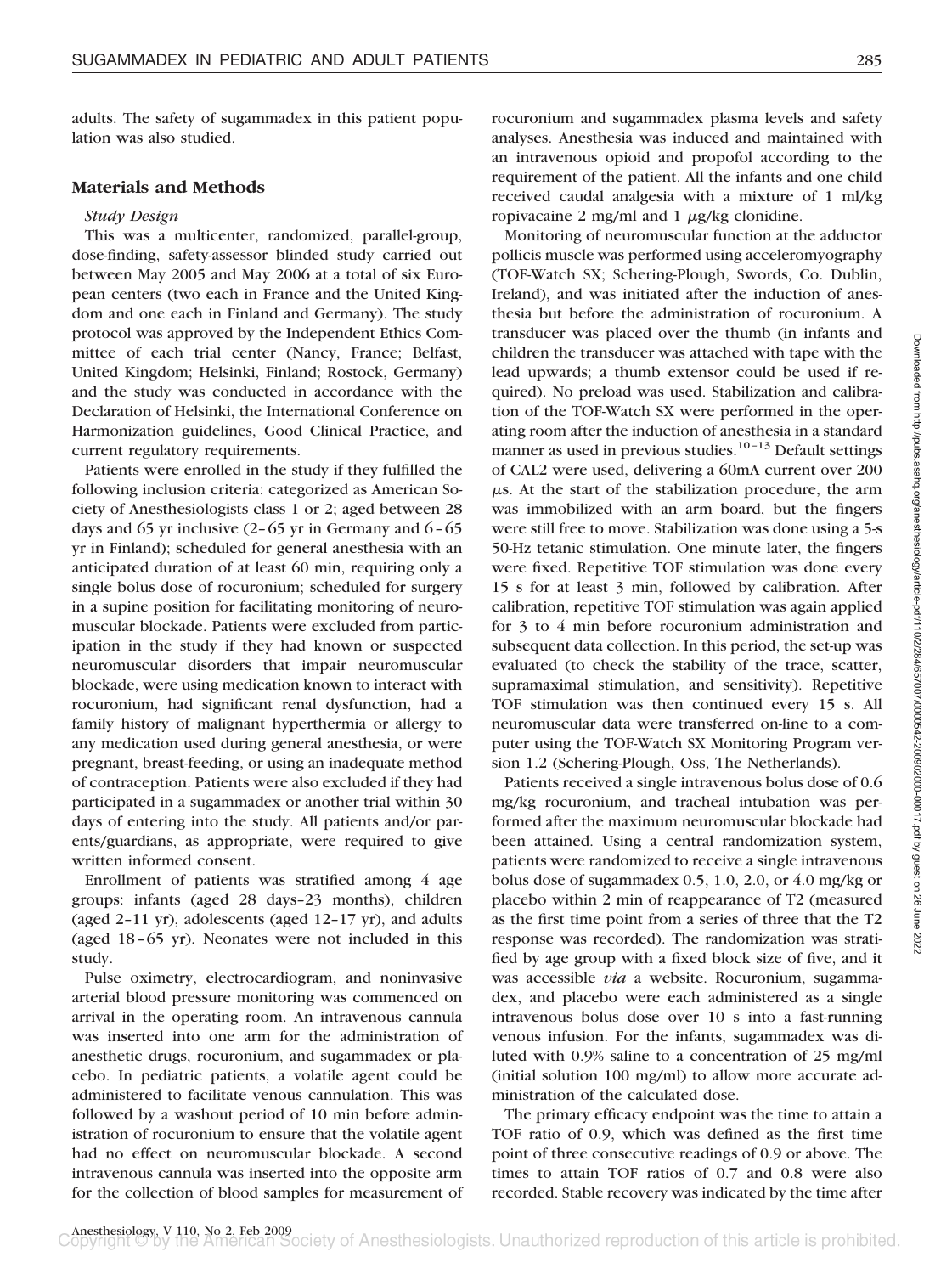which there was no or very little change in the height of the twitches (plateau) after attainment of a TOF ratio of at least 0.8. TOF values were not related to baseline values.

No other reversal agents or additional NMBAs were administered during the 30-min period immediately after administration of sugammadex/placebo or before recovery of the TOF ratio to 0.9. A nonamino steroidal muscle relaxant could be administered if further muscle relaxation was needed beyond this time. Neuromuscular monitoring was continued until the end of anesthesia or at least until recovery of the TOF ratio to 0.9 and for a minimum of 30 min after the administration of sugammadex or placebo.

Patients were monitored for any evidence of inadequate reversal (TOF ratio  $\leq 0.9$ ) or reoccurrence of blockade, defined as a decline in the TOF ratio from at least 0.9 to less than 0.8 in response to at least three consecutive TOF stimulations. Oxygen saturation (using a pulse oximeter with saturation alarm set at  $< 90\%$  $Spo<sub>2</sub>$ ) and respiratory rate were measured for at least 7 h after administration of sugammadex or placebo. The patients' level of consciousness and signs of clinical recovery of neuromuscular function (sustained 5-s headlift test, absence of diplopia, ability to resist removal of a tongue depressor between clenched teeth, absence of general muscle weakness, and leg lift in infants) were recorded in the postanesthesia care unit whenever possible.

# *Efficacy*

The primary efficacy variable was the time from the start of administration of sugammadex/placebo to recovery of the TOF ratio to 0.9. Secondary efficacy variables included time from the start of administration of sugammadex/placebo to recovery of the TOF ratio to 0.7 and 0.8. Times from start of administration of rocuronium until reappearance of T2 were also recorded.

# *Safety*

Adverse events (AEs), serious AEs (SAEs), and any medical device or trial procedure-related AEs were recorded after administration of study drug until the end of the follow-up period (visit or telephone contact at 7th postoperative day). Any abnormal laboratory values or vital signs that were considered to be clinically relevant in the opinion of the investigator were reported as AEs.

Three blood samples (10 ml per sample in adults and adolescents and 3 ml per sample in children and infants) were collected from each patient for safety analysis (including hematocrit, blood count, liver enzymes, creatine kinase, and electrolytes) at stable anesthesia before administration of rocuronium, at 60 min after administration of sugammadex or placebo (or at the end of surgery), and at a postanesthetic visit, which was performed on the day of or the day after surgery at least 10 h after the administration of the study drug. Samples were also collected for urinalysis (including pH, protein, N-acetyl glucosaminidase, and creatinine) before anesthesia and at the postanesthetic visit. Heart rate and blood pressure were recorded, and a baseline 12-lead electrocardiogram was obtained before administration of rocuronium. Heart rate and blood pressure were again recorded before administration of the study drugs and at 2, 5, 10, and 30 min later, and at the postanesthetic visit. A 12-lead electrocardiogram recording was also obtained at 2 and 30 min after administration of sugammadex or placebo. Clinically significant cardiovascular events were to be reported as AEs. The electrocardiogram recordings were transferred electronically to a contract research organization to be read in a blinded fashion for any QTc prolongation. During the postanesthetic visit, a physical examination was performed, blood and urine samples were collected for safety analysis, and vital signs were recorded. Any AEs and/or any concomitant medication received were also recorded at this time point. During the study, clinical signs of any possible interaction between sugammadex and any endogenous or exogenous compounds other than rocuronium were also recorded.

#### *Plasma Levels*

A graphical exploration of the pharmacokinetics of sugammadex and rocuronium was performed using sparse plasma concentrations. A maximum of six blood samples (3 ml per sample in adults and adolescents, and 0.25 ml per sample in children and infants) were collected from each patient (2 min after administration of rocuronium, just before administration of sugammadex/ placebo [at reappearance of T2], and at 2, 5, 15, and 60 min [or end of surgery] after administration of sugammadex/placebo). Plasma concentrations were measured at the Department of Clinical Pharmacology and Kinetics, Schering-Plough, Oss, The Netherlands, using validated liquid chromatographic assay methods with mass spectrometric detection. The assays were conducted in full compliance with good laboratory practice regulations. Because the assay methods used to determine the plasma concentrations of sugammadex and rocuronium did not discriminate between complexed and noncomplexed sugammadex and rocuronium, the plasma concentrations reported relate to total plasma concentrations. The lower limit of quantification was 2 ng/ml for rocuronium and 100 ng/ml for sugammadex.

# *Sample Size*

For the sample size calculation, it was assumed that the time from the start of administration of sugammadex to recovery of the TOF ratio to 0.9 for the different pediatric age groups was similar to that observed in earlier sugammadex studies in adults. $10-12$  On the basis of these findings (estimated means and standard deviations for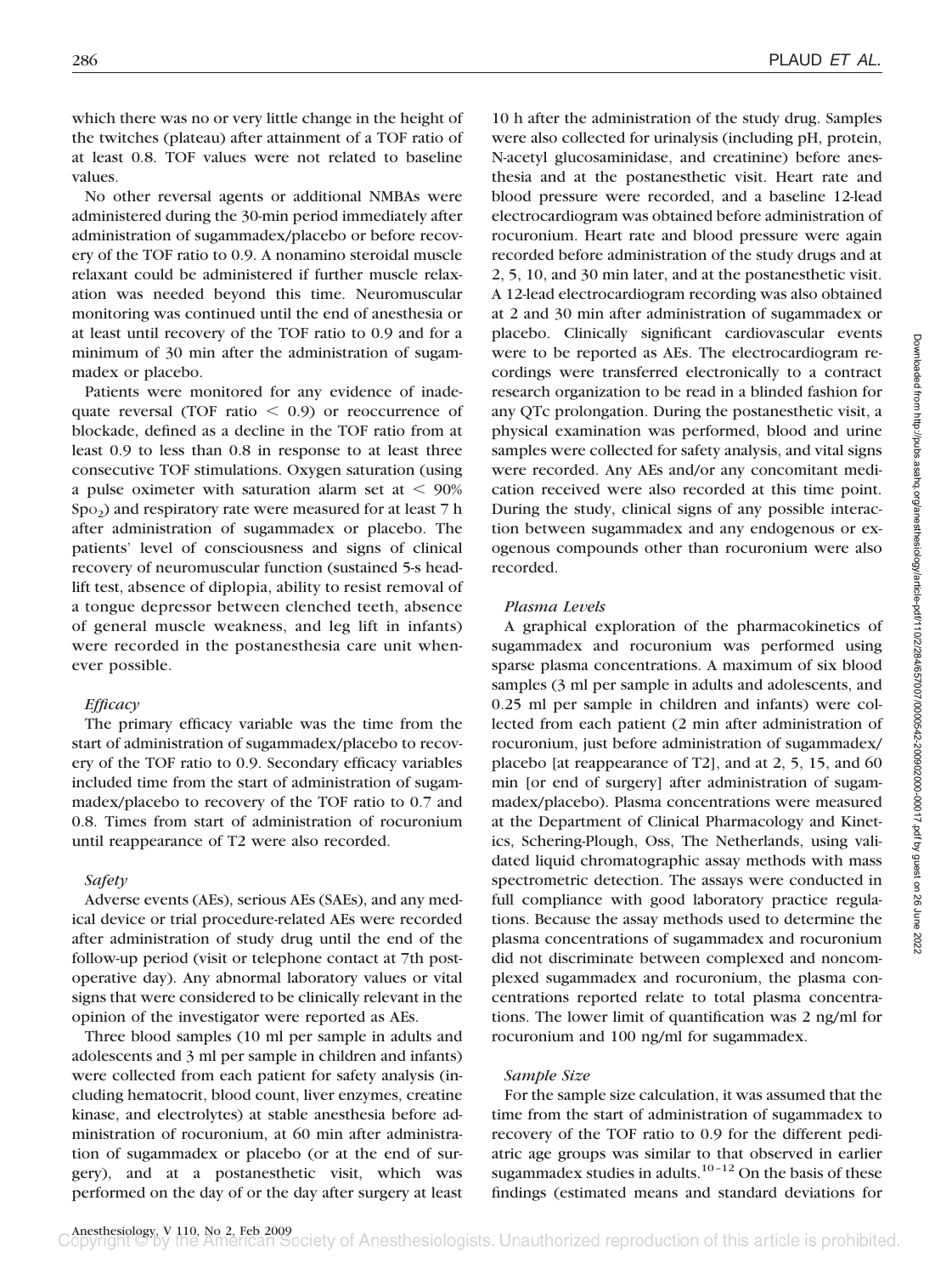different doses of sugammadex), trials were simulated using SAS version 8.2 (SAS Institute Inc., Cary, NC) in which, for each simulation, the data were fitted to an exponential model. The simulations  $(n = 5000)$  were performed to determine how many subjects per dose group were needed to find an adequate model fit. It was found that each dose group should comprise four patients to achieve a power of at least 95%. This means that an adequate dose response relationship could be determined in at least 95% of all 5000 simulations. However, assuming a discontinuation rate of 25%, it was decided to include six patients per dose and per age group, with five dose groups and four age groups, giving a total of 120 patients.

#### *Statistical Analyses*

The all-subjects-treated group comprised all treated patients (randomized patients who received a dose of sugammadex or placebo). This group was used to evaluate safety. The efficacy was evaluated for all patients in the intent-to-treat group (all treated patients who had at least one post-baseline efficacy measurement) and for all patients in the per-protocol group (all patients in the intent-to-treat group who had no protocol violation leading to exclusion of efficacy data). This was an exploratory study; therefore, the per-protocol group was primarily used to evaluate efficacy.

Efficacy data were summarized by age and dose groups. Summary statistics (mean, SD, median, and range) were used to describe continuous variables, and frequency counts and percentages were described for categorical variables.

For each age group, weighted nonlinear regression was used to explore the relation between the dose of sugammadex and time from the start of administration of sugammadex/placebo to recovery of the TOF ratio to 0.9 with the following equation: Estimated time to recovery of the TOF ratio to  $0.9 = a + b$ .exp (*c*.dose), where *a* represents the fastest achievable recovery time for the average subject, *b* represents the difference in time between mean spontaneous recovery (recovery after placebo administration in the present study) and mean recovery after an infinitely large dose of sugammadex, and *c* represents the extent of change in recovery time with sugammadex.<sup>10</sup> Descriptive statistics are presented for safety parameters.

# **Results**

A total of 94 patients were randomized to receive sugammadex or placebo, of which 91 patients (8 infants, 24 children, 31 adolescents, and 28 adults) received the study medication (all-subjects-treated group). The number of patients per site ranged between 5 and 27. Major protocol violations were reported in two children, two adults, and two adolescent patients. These consisted of

**Table 1. Baseline Patient Characteristics (all-subjects-treated group)**

|                       | Infants | Children | Adolescents | Adults  |
|-----------------------|---------|----------|-------------|---------|
| N                     | 8       | 24       | 31          | 28      |
| Age, yr, mean (SD)    | 1(0)    | 8(2)     | 14(1)       | 41 (13) |
| Weight, kg, mean (SD) | 11(2)   | 30(10)   | 54 (12)     | 77 (13) |
| Height, cm, mean (SD) | 78 (8)  | 130 (16) | 164 (13)    | 172 (7) |
| Male/female, n        | 4/4     | 10/14    | 18/13       | 21/7    |
| ASA class 1, n (%)    | 8(100)  | 21 (88)  | 25(81)      | 18 (64) |
| ASA class 2, n (%)    |         | 3(13)    | 6(19)       | 10 (36) |

 $ASA = American Society$  of Anesthesiologists;  $SD = standard deviation$ .

violation of the randomization schedule in three patients (one adolescent was considered by the Web site as a child and consequently randomized as a child, one adolescent and one adult received a higher dose of sugammadex than they should have had according to the randomization scheme), and administration of study medication more than 2 min after reappearance of T2 in the other three patients. Therefore, the per-protocol group comprised 85 patients. One adult patient who received sugammadex did not complete the study due to loss of contact after discharge from hospital. Table 1 presents a summary of the patient characteristics.

**Efficacy.** The time to attain a TOF ratio of 0.9 decreased with increasing doses of sugammadex in all age groups by a similar magnitude. The times from the start of administration of sugammadex or placebo to recovery of the TOF ratio to 0.9 by dose group and age group for the per-protocol group are shown in table 2, and the estimated dose-response relationships are presented in table 3 and shown in figure 1 (with their 95% confidence intervals) for children, adolescents, and adults, respectively. A clear dose-response relationship was observed for children, adolescents, and adults with median times to a TOF ratio of 0.9 ranging from 4.6 to 0.6 min as the dose of sugammadex increased from 0.5 mg/kg upwards. A dose of 2.0 mg/kg was associated with recovery to this endpoint in all age groups in a median time of 1.1–1.2 min. The recovery was faster, at 0.6 min, in the only infant studied with the 2.0 mg/kg dose. The times were somewhat longer at 4.4 min in one child receiving the 4.0 mg/kg dose and in one adolescent at 5.2 min after the 2.0 mg/kg dose. Although the results from infants fit the exponential model, there were too few data to allow reliable interpretation of the results. A TOF ratio of 0.9 or higher was attained in a median time of less than 2 min with a sugammadex dose of 2.0 mg/kg in all age groups. Evaluation of the results from the intentto-treat group showed that they were comparable to the per-protocol group.

The times from the start of administration of sugammadex/placebo to recovery of the TOF ratios to 0.7 and 0.8 for the four age groups showed the same trends as recovery of the TOF ratio to 0.9.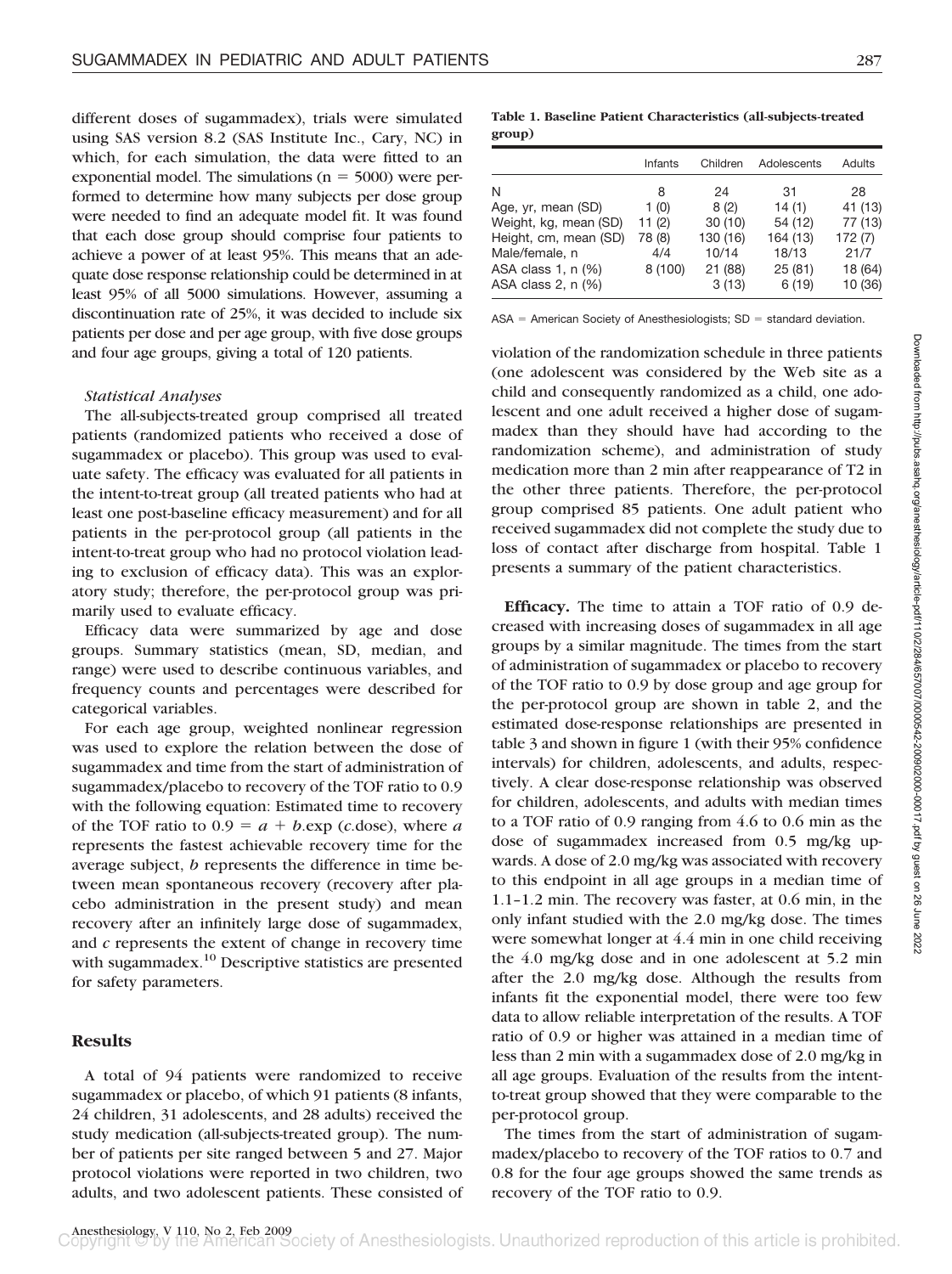|             |                | Sugammadex Dose (mg/kg) |             |             |             |  |  |
|-------------|----------------|-------------------------|-------------|-------------|-------------|--|--|
|             | Placebo        | 0.5                     | 1.0         | 2.0         | 4.0         |  |  |
| Infants     |                |                         |             |             |             |  |  |
| n           | $\overline{c}$ | 2                       | 2           |             |             |  |  |
| Mean (SD)   | 21.0(11.3)     | 3.7(0.6)                | 2.4(0.7)    | $0.6$ (-)   | $0.7$ (-)   |  |  |
| Median      | 21.0           | 3.7                     | 2.4         | 0.6         | 0.7         |  |  |
| Range       | 13.0-29.0      | $3.3 - 4.2$             | $1.9 - 2.9$ | $0.6 - 0.6$ | $0.7 - 0.7$ |  |  |
| Children    |                |                         |             |             |             |  |  |
| n           | 4              | 5                       | 5           | 4           | 4           |  |  |
| Mean (SD)   | 19.6 (11.0)    | 5.2(3.5)                | 4.0(3.2)    | 1.2(0.4)    | 1.6(1.9)    |  |  |
| Median      | 19.0           | 3.7                     | 2.7         | 1.2         | 0.6         |  |  |
| Range       | $8.4 - 31.8$   | $2.4 - 10.9$            | $1.9 - 9.6$ | $0.9 - 1.6$ | $0.6 - 4.4$ |  |  |
| Adolescents |                |                         |             |             |             |  |  |
| n           | $5^*$          | 5                       | 6           | 6           | 6           |  |  |
| Mean (SD)   | 22.8(13.1)     | 12.0 (17.7)             | 1.8(0.4)    | 1.9(1.7)    | 1.1(0.2)    |  |  |
| Median      | 23.4           | 4.6                     | 1.7         | 1.1         | 1.1         |  |  |
| Range       | $6.8 - 41.7$   | $1.9 - 43.5$            | $1.5 - 2.5$ | $0.7 - 5.2$ | $0.7 - 1.4$ |  |  |
| Adults      |                |                         |             |             |             |  |  |
| n           | 6              | 5                       | 5           | 5           | 5           |  |  |
| Mean (SD)   | 29.5 (8.4)     | 3.8(1.1)                | 1.6(0.3)    | 1.3(0.3)    | 1.4(0.4)    |  |  |
| Median      | 28.5           | 4.2                     | 1.7         | 1.2         | 1.4         |  |  |
| Range       | 19.6-44.0      | $2.3 - 4.8$             | $1.2 - 2.0$ | $0.9 - 1.6$ | $1.0 - 2.0$ |  |  |

**Table 2. Summary of the Time (min) from Start of Administration of Sugammadex or Placebo to Recovery of the TOF Ratio to 0.9 by Age Group and Dose Group (per-protocol group)**

\* One patient had missing TOF data for 0.9.

 $SD = standard deviation$ ; TOF = train-of-four.

The times from start of administration of rocuronium until reappearance of T2 are summarized in table 4. The mean (SD) time from the start of rocuronium to reappearance of T2 was 29.0 (11.2) min in the small group of infants studied. In children, this time was shortest, 21.8 (5.6) min; it was 26.0 (5.7) min in adolescents, and 32.9 (9.2) min in adults.

**Safety.** At least one AE was reported in seven of eight infants (87.5%), 15 of 24 children (62.5%), 21 of 31 adolescents  $(67.7%)$ , and 16 of 28 adults  $(57.1%)$ , with vomiting and pain related to surgery the most frequently reported AEs (table 5). AEs that were considered possibly related to the study drug according to the investigators were reported in seven patients. These consisted of bradycardia (procedural complication in table 5) in one infant (placebo), vomiting in one child (2.0 mg/kg sugammadex), muscle spasms (0.5 mg/kg sugammadex), paresthesia (1.0 mg/kg sugammadex), hot flush and vomiting (both 2.0 mg/kg sugammadex) in four adolescents, and decreased appetite 2.0 mg/kg sugammadex) in one adult. No dose-response relationship was observed for the occurrence of AEs. At least one of severe intensity was reported in two children (urinary retention and dysuria on 4.0 mg/kg sugammadex and pain on 0.5 mg/kg sugammadex), one adolescent (hypoesthesia and procedural pain on placebo) and one adult (pain on placebo).

One SAE (3 days of postoperative vomiting) was reported in an infant who received 0.5 mg/kg sugammadex, and another SAE (diarrhea and hematuria with vesicle clots, fever, weight loss, and oliguria) was reported in one child who received 4.0 mg/kg sugammadex. The intensity of these SAEs was described as moderate, and both patients recovered; neither of the SAEs was considered by the investigators to be related to sugammadex. No SAEs in the adolescent and adult patients or any deaths occurred in the study.

An AE due to a markedly abnormal laboratory value was reported in one infant and in one adult. These were hypoglycemia (glucose 1.39 mmol/l [lower limit of safety range  $= 2.664$  mmol/l]) in the infant within 60 min of 0.5 mg/kg sugammadex administration, lasting

| Table 3. Estimated Dose Response Relation for Different Age Groups (per-protocol group) |  |  |  |
|-----------------------------------------------------------------------------------------|--|--|--|
|                                                                                         |  |  |  |

|             |    |                | Estimated Time to Recovery of the TOF Ratio to 0.9, min <sup>*</sup> |                             |                                             |
|-------------|----|----------------|----------------------------------------------------------------------|-----------------------------|---------------------------------------------|
| Age Group   |    | a [SE(a)], min | b [SE(b)], min                                                       | c [SE(c)], kg bodyweight/mg | Percentage of Variation Explained by Modelt |
| Children    | 22 | 1.1 [0.24]     | 17.3 [5.2]                                                           | $-2.5$ [0.81]               | 89                                          |
| Adolescents | 28 | $1.1$ [0.10]   | 22.0 [5.8]                                                           | $-3.5$ [0.37]               | 96                                          |
| Adults      | 26 | $1.3$ [0.09]   | 27.9 [3.3]                                                           | $-4.8$ [0.40]               | 97                                          |

\* *a b*.exp (*c*.dose). † Percentage of variation explained by model (see Statistical Analyses section for explanations).

 $SE = standard$  error;  $TOF = train-of-four$ .

Downloaded from http://pubs.asahq.org/anesthesiology/article-pdf/110/2/284/657007/0000542-200902000-00017.pdf by guest on 26 June 2022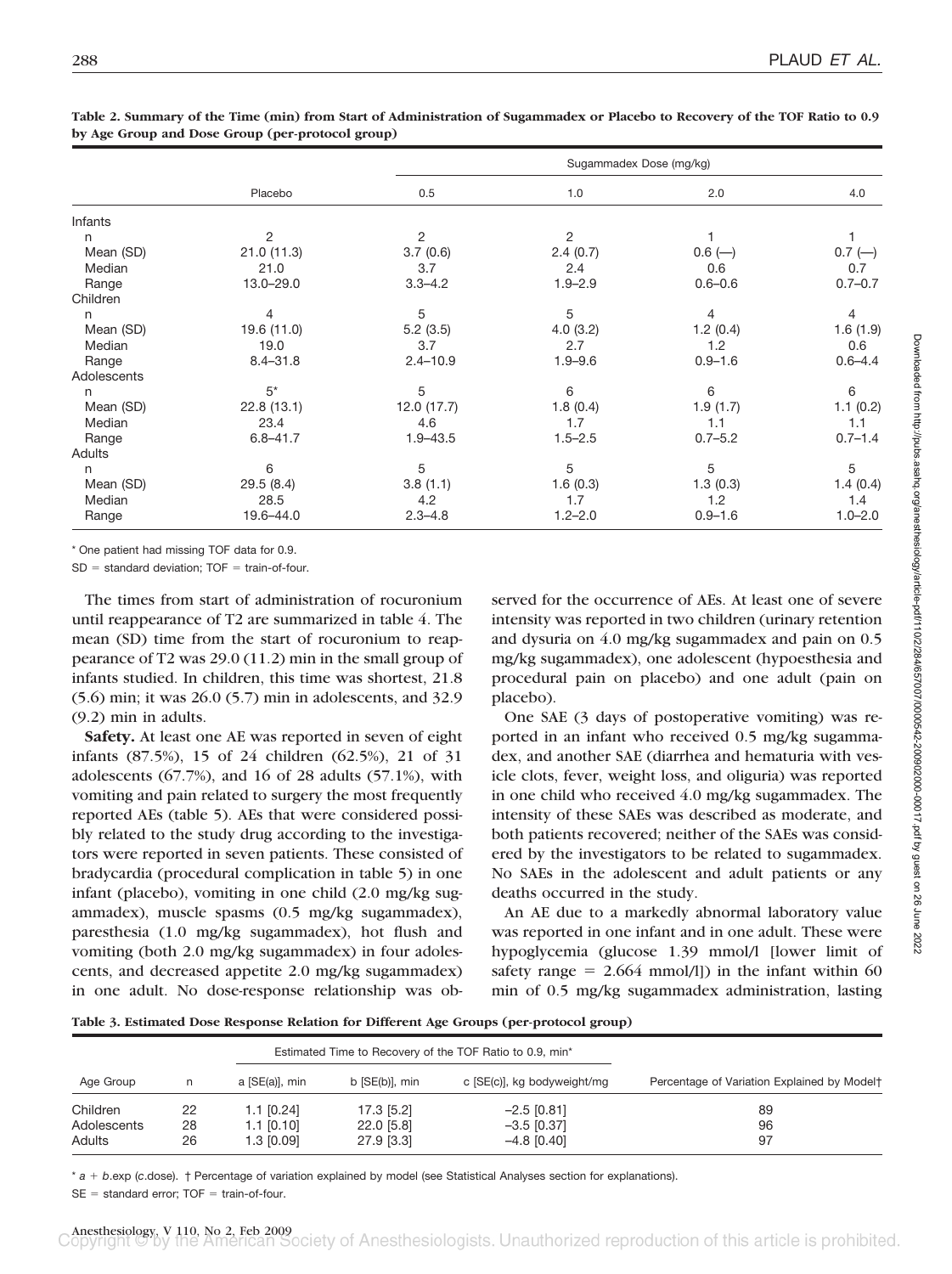

**Fig. 1. Estimated dose-response relation between the time from the start of administration of sugammadex/placebo to recovery of** the TOF ratio to 0.9 and the dose of sugammadex for  $(A)$  children  $(n = 22)$ ,  $(B)$  adolescents  $(n = 28)$ , and  $(C)$  adults  $(n = 26)$ **(per-protocol group). CI confidence interval; TOF train-of-four.**

for approximately 18.5 h, and hyperglycemia (glucose level  $> 6.66$  mmol/l, the upper limit of the safety range) in the adult subject 13 min after administration of 4.0 mg/kg sugammadex, lasting approximately 8 h. Both AEs were of moderate intensity and considered not likely to

**Table 4. Summary of the Time (min) from Start of Administration of Rocuronium to Reappearance of T2 by Age Group (all-subjects-treated group)**

|             | Time from<br>Start of Administration of<br>Rocuronium to Reappearance of T2, min |
|-------------|----------------------------------------------------------------------------------|
| Infants     |                                                                                  |
| n           | 8                                                                                |
| Mean (SD)   | 29.0 (11.2)                                                                      |
| Median      | 28.0                                                                             |
| Range       | $13.1 - 42.7$                                                                    |
| Children    |                                                                                  |
| n           | 24                                                                               |
| Mean (SD)   | 21.8(5.6)                                                                        |
| Median      | 20.5                                                                             |
| Range       | $13.2 - 34.7$                                                                    |
| Adolescents |                                                                                  |
| n           | 31                                                                               |
| Mean (SD)   | 26.0 (5.7)                                                                       |
| Median      | 25.3                                                                             |
| Range       | $18.1 - 42.8$                                                                    |
| Adults      |                                                                                  |
| n           | 28                                                                               |
| Mean (SD)   | 32.9(9.2)                                                                        |
| Median      | 32.4                                                                             |
| Range       | 18.3-52.6                                                                        |

 $SD = standard deviation$ ;  $T2 = second$  twitch.

be related to sugammadex administration. Both patients recovered uneventfully. One child in the 4.0 mg/kg sugammadex group had an abnormal hemoglobin value  $(9.4 \text{ g/dl})$ ; safety range, 9.5–20.0 g/dl) on the morning of the first postoperative day, which was not considered an AE; however, the same patient developed anemia on the same evening, which was reported as an AE but not considered to be related to sugammadex administration.

With the exception of one case of moderate bradycardia in an infant that was reported as an AE 2 min after placebo treatment and was considered possibly related to the placebo treatment, no other AEs relating to heart rate and blood pressure were reported. No clinically relevant differences were observed between the dose groups with respect to systolic and diastolic blood pressure and heart rate. No QTc prolongations were reported, and there was no indication of an association between QT/QTc prolongation and administration of sugammadex. There was no clinical evidence of any interaction between sugammadex and an endogenous or exogenous compound, other than rocuronium. None of the subjects experienced reoccurrence of blockade, either on neuromuscular monitoring or as determined by clinical signs.

**Plasma Levels.** Figures 2 and 3 show the median plasma concentration-time profiles for sugammadex and rocuronium, respectively, by age group and by dose after sugammadex administration. The median profiles indicate that, after sugammadex was dosed on body weight,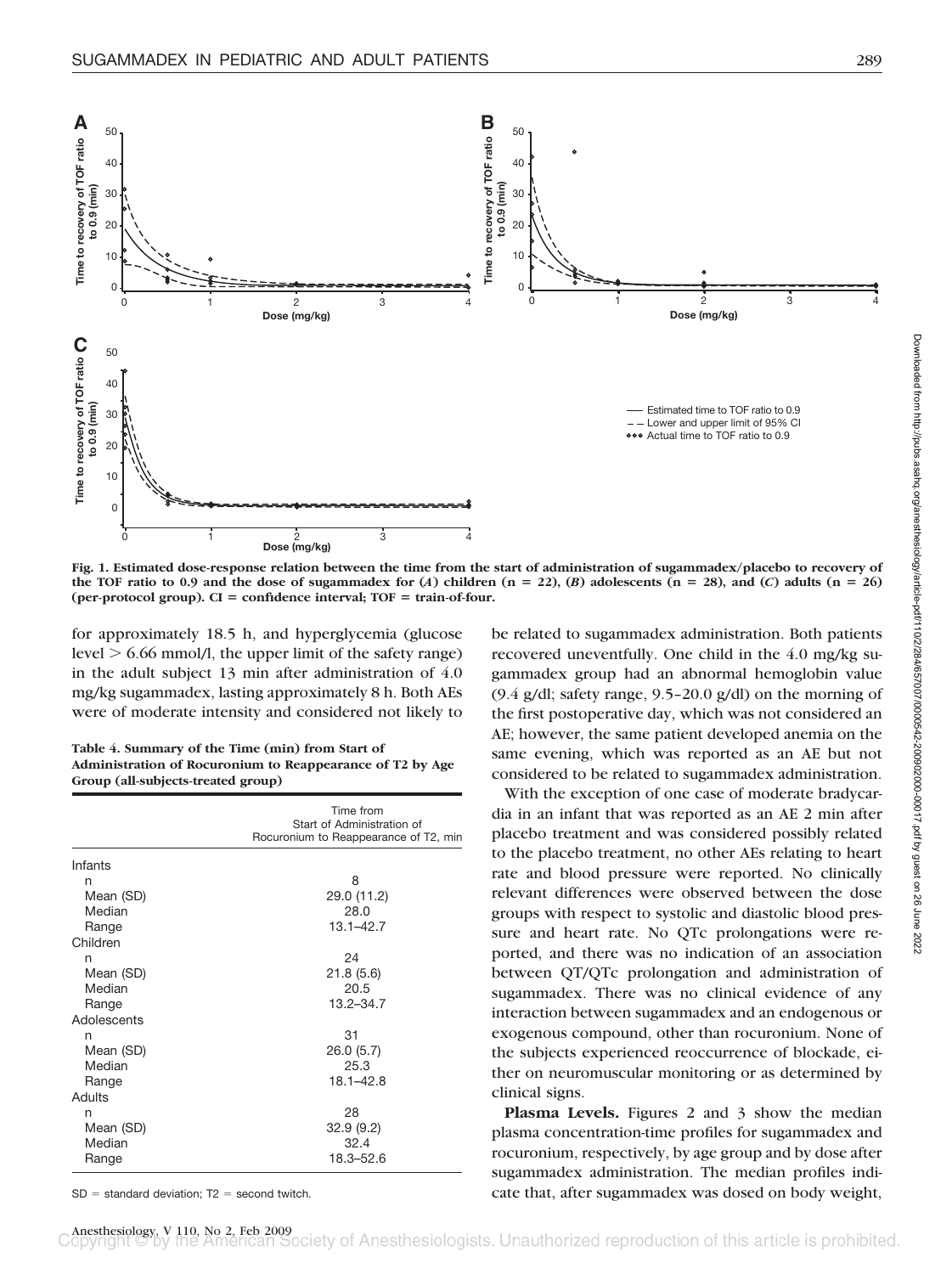|                            | Placebo | Sugammadex (mg/kg) |     |     |     |               |  |
|----------------------------|---------|--------------------|-----|-----|-----|---------------|--|
|                            |         | 0.5                | 1.0 | 2.0 | 4.0 | Total         |  |
| Infants, N                 |         |                    |     |     |     |               |  |
| Vomiting, n                |         |                    |     |     |     |               |  |
| Diarrhea, n                |         |                    |     |     |     |               |  |
| Pyrexia, n                 |         |                    |     |     |     |               |  |
| Viral gastroenteritis, n   |         |                    |     |     |     |               |  |
| Nasopharyngitis, n         |         |                    |     |     |     |               |  |
| Pharyngitis, n             |         |                    |     |     |     |               |  |
| Rhinitis, n                |         |                    |     |     |     |               |  |
| Procedural complication, n |         |                    |     |     |     |               |  |
| Hypoglycemia, n            |         |                    |     |     |     |               |  |
| Children, N                |         |                    |     |     |     | 24            |  |
| Vomiting, n                |         |                    |     |     |     | 11            |  |
| Procedural pain, n         |         |                    |     |     |     |               |  |
| Constipation, n            |         |                    |     |     |     |               |  |
| Pain, n                    |         |                    |     |     |     |               |  |
| Postoperative anemia, n    |         |                    |     |     |     |               |  |
| Adolescents, N             |         |                    |     |     |     | 31            |  |
| Procedural pain, n         |         |                    |     |     |     | 14            |  |
| Vomiting, n                |         |                    |     |     |     | 9             |  |
| Nausea, n                  |         |                    |     |     |     | 6             |  |
| Adults, N                  |         |                    |     |     |     | 28            |  |
| Procedural pain, n         |         |                    |     |     |     | 6             |  |
| Generalized pruritis, n    |         |                    |     |     |     | 3             |  |
| Constipation, n            |         |                    |     |     |     | $\frac{2}{2}$ |  |
| Sleep disorder, n          |         | ი                  | 2   |     | Ω   |               |  |

**Table 5. Incidence (n) of the Most Common Adverse Events (at least 5% of patients) by Age Group and Dose Group, Regardless of Relationship to Study Drug (all-subjects-treated group)**

 $N =$  total number of patients in each dose group;  $n =$  number of patients with adverse events.

similar levels of sugammadex in plasma were attained in the various age groups. The number of pharmacokinetic samples from infants was too small  $(n = 0, 1, ...)$ or 2) to include in the median plasma concentrationtime profiles.

The sampling time points for the plasma rocuronium concentrations after administration of sugammadex varied between patients; therefore, the median plots for the plasma rocuronium concentrations should be interpreted in relation to the pre-sugammadex concentration



**Fig. 2. Median plasma concentration-time profiles of sugammadex after administration of rocuronium (0.6 mg/kg) followed by (***A***) 0.5 mg/kg sugammadex, (***B***) 1.0 mg/kg sugammadex, (***C***) 2.0 mg/kg sugammadex, or (***D***) 4.0 sugammadex mg/kg, stratified by age group (all subjects pharmacokinetically evaluable group with a measurable reading at individual time points).**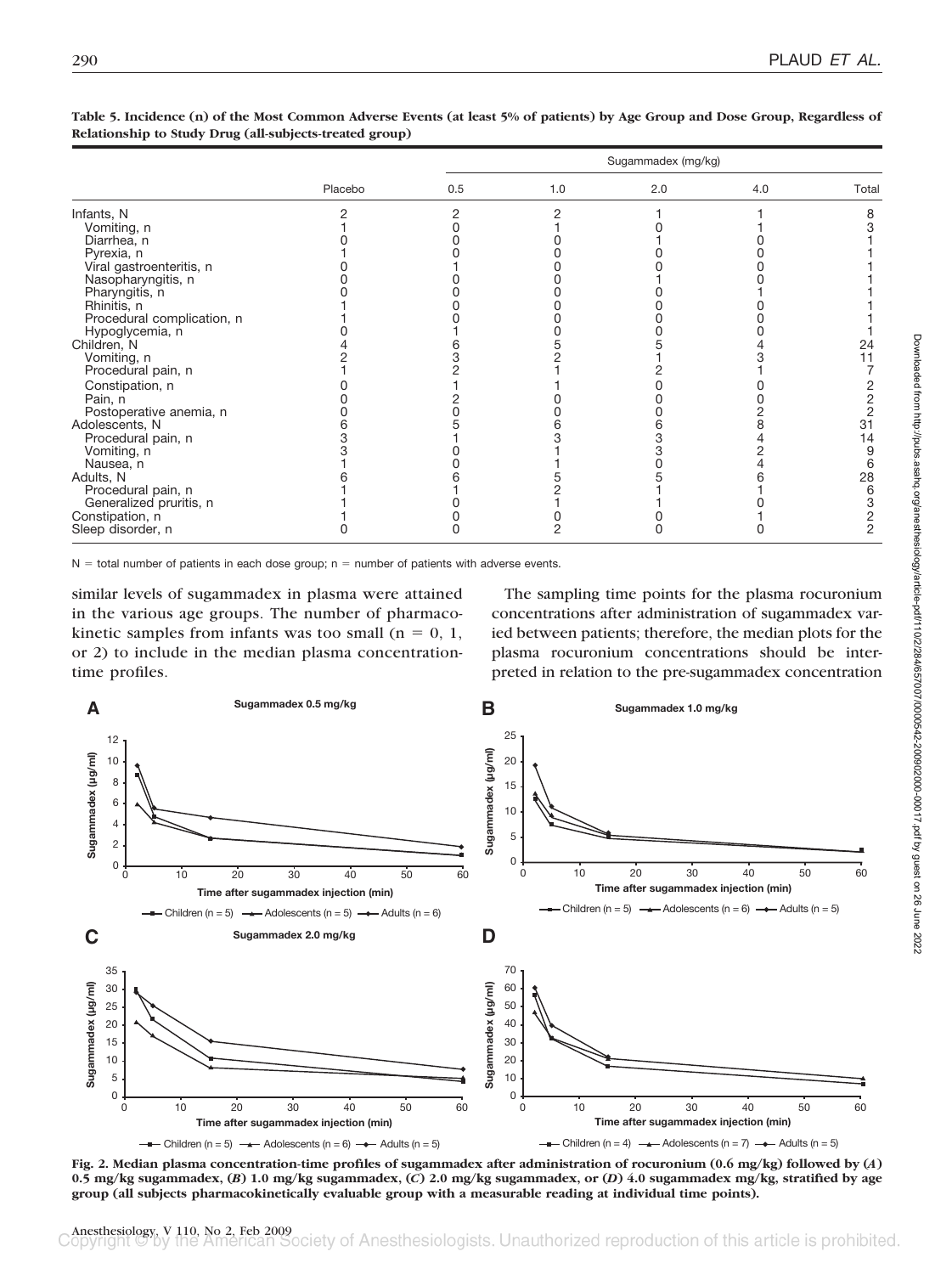

**Fig. 3. Median plasma concentration-time profiles of rocuronium after administration of rocuronium (0.6 mg/kg) followed by (***A***) placebo or (***B***) 0.5 mg/kg sugammadex, (***C***) 1.0 mg/kg sugammadex, (***D***) 2.0 mg/kg sugammadex, or (***E***) 4.0 mg/kg sugammadex stratified by age group (all subjects pharmacokinetically evaluable group with a measurable reading at individual time points).**

and not necessarily as absolute concentrations. In general, however, median plasma rocuronium concentrations increased temporarily after administration of sugammadex but not after placebo administration. Also, the median profiles for rocuronium indicate that after rocuronium and sugammadex were dosed on body weight, similar levels of rocuronium in plasma were attained in the children, adolescent, and adult age groups.

The sparse sampled data from the present study were added to a pooled pharmacokinetic-pharmacodynamic analysis with data from other trials for pharmacokineticpharmacodynamic evaluation.

# **Discussion**

This multicenter, randomized, dose-finding study demonstrated a dose-response relationship in children, ado-

lescents, and adults when sugammadex is administered at reappearance of T2 for the reversal of rocuroniuminduced neuromuscular blockade. In the placebo group, spontaneous recovery of the TOF ratio to 0.9 occurred in a median time of 21.0, 19.0, 23.4, and 28.5 min in infants, children, adolescents, and adults, respectively. In contrast, the corresponding median times to recovery of the TOF ratio to 0.9 after sugammadex were markedly lower, ranging from 0.6–3.7 min (infants), 0.6–3.7 min (children), 1.1–4.6 min (adolescents), and 1.2–4.2 min (adults) in a dose-dependent manner (table 2). Because of the small sample size, median values have been presented to reduce the effect that possible outliers may have on mean values. Recovery times after doses of at least 2.0 mg/kg sugammadex seem comparable between children, adolescents, and adults. Doses of 2.0 mg/kg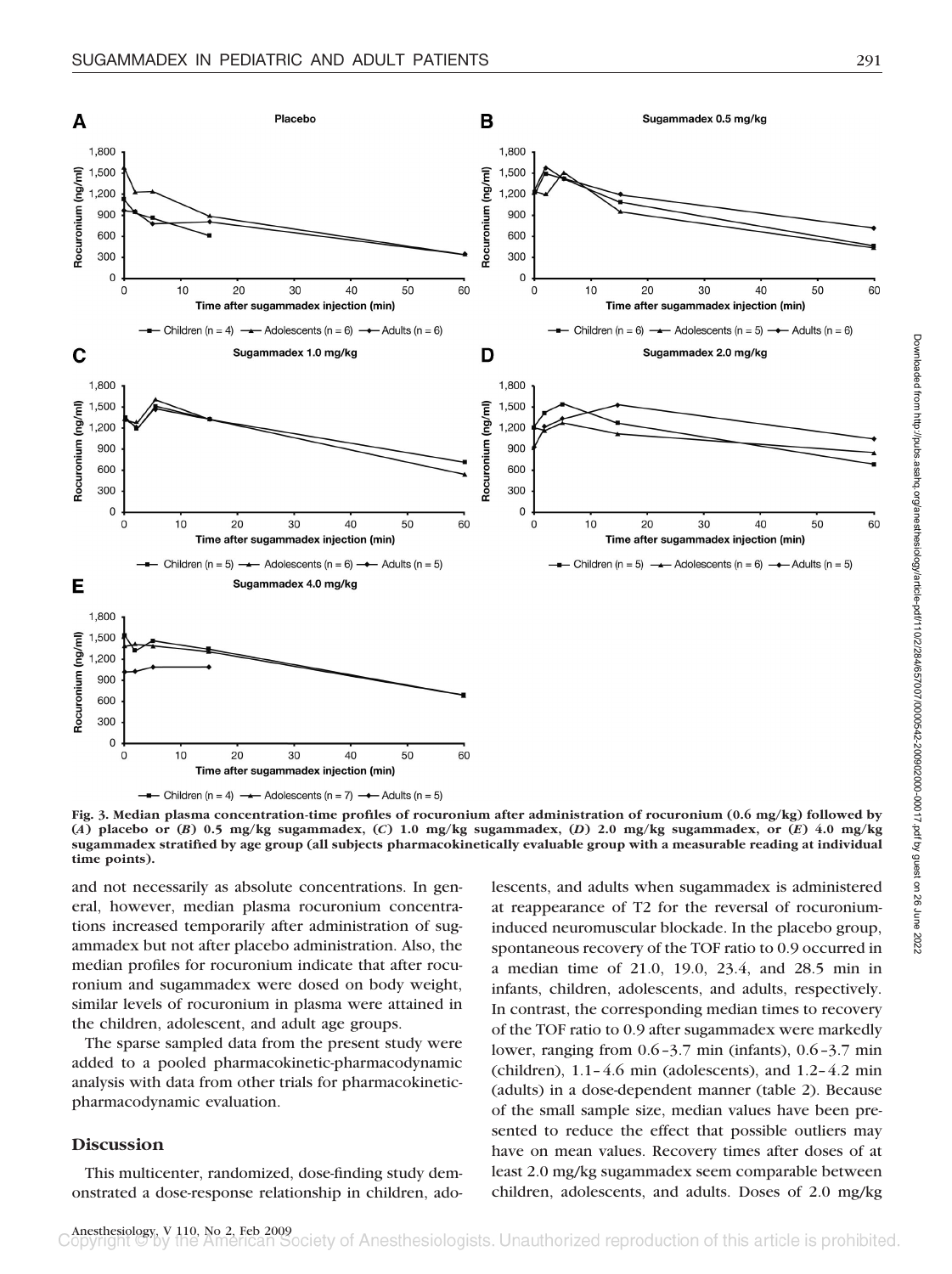sugammadex and above produced TOF ratios of 0.9 in a median time of less than 2 min.

As expected, the mean time taken to the reappearance of T2 from the start of administration of rocuronium was shorter in children and adolescents than in adults. No evidence of reoccurrence of blockade or inadequate reversal was observed in any patient.

The findings from the present study are consistent with those from two recent phase II studies.<sup>10,11</sup> Both studies showed a rapid and dose-dependent reduction in the mean time to recovery of the TOF ratio to 0.9 from approximately 4.0 to 1.1 min with sugammadex doses of 0.5–4.0 mg/kg, respectively, when administered at reappearance of T2 in adult patients with neuromuscular blockade induced by 0.6 mg/kg rocuronium.<sup>10,11</sup> The phase II dose-finding studies and the current study show that five doses are needed to achieve a good estimate of the exponential relationship between the recovery time and the dose of sugammadex (two measurements are needed on the first declining part, one close to the point of inflection and two on the plateau).

The time to achieve a TOF ratio of 0.9 was selected as the primary outcome measure in this study because normal muscle function, including normal pharyngeal function, is only present when the TOF ratio is 0.9 or greater. For this reason, a TOF ratio of at least 0.9 is now generally accepted as the endpoint of adequate recovery after administration of NMBA reversal agents. $22-24$ 

We used acceleromyography for monitoring of neuromuscular blockade in the present study as this has been used in the development program of sugammadex. While this may not be considered as gold standard, the use of this method of monitoring neuromuscular blockade is now widespread.<sup>25</sup> It has been the method of monitoring in other published studies on sugammadex.10–16 While accepting that the values obtained with mechanomyography and acceleromyography may not be interchangeable, several workers have suggested that acceleromyography can be used with confidence for neuromuscular monitoring provided that a TOF ratio of 0.9 or more is used to denote adequate recovery.<sup>26-28</sup> Although some recent studies have suggested that a TOF ratio of 1.0 should be aimed for to denote adequate recovery using acceleromyography monitoring, $2^9$  the general consensus is to attain a TOF ratio of 0.9 or more using this technique.<sup>25,28,30</sup> Finally, because the speed of the recovery curve from muscle relaxation with sugammadex is very rapid, the differences between the various techniques would be a matter of seconds rather than minutes. The TOF values obtained in this study were not related to baseline values; however, with good set up and consistent checking, the quality of the traces was confirmed. Recovery to TOF 0.9 was defined as three consecutive readings of a TOF value of at least 0.9, verifying the stability of the recovery. Two patients had somewhat longer recovery times: Times to TOF ratios of

0.9 of 4.4 min in a child receiving 4.0 mg/kg sugammadex and 5.2 min in an adolescent receiving 2.0 mg/kg sugammadex. The child recovered to a TOF ratio of 0.7 within 0.7 min and to a TOF ratio of 0.8 within 1.4 min. After this, the TOF ratio only gradually recovered to 0.9 and reached a plateau of 0.94. The adolescent recovered to a TOF ratio of 0.8 within 1.0 min but took another 4.2 min to recover to a TOF ratio of 0.9. Although these times appear longer in comparison with the median/ mean value of the groups, these are still well within the times often observed when using neostigmine.

The present study is the first to evaluate the efficacy of sugammadex for the reversal of rocuronium-induced neuromuscular blockade in pediatric patients. The planned sample size of six patients per dose and age group in our study was not achieved in the infant group nor, to a lesser extent, in the children's group because the expiration date of the sugammadex supply necessitated early termination of the study. It is recognized that recruitment in pediatric studies is more difficult than in adult studies. Nevertheless, because of differences in the clinical pharmacology of muscle relaxants between adult and pediatric patients, $18$  it is necessary to conduct clinical trials in the pediatric population. $31,32$  Neonates were not included in this study because there are insufficient data on the use of rocuronium in this age group. As in other age groups, the median time to recovery of the TOF ratio to 0.9 in the infant group decreased markedly with increasing doses of sugammadex. However, no formal dose-response relation was achieved because of the very small number of patients ( $n = 1$  or 2) in each dose group.

Measurements of plasma concentrations of sugammadex showed these to be similar in the children, adolescent, and adult age groups across the dose range of 0.5–4.0 mg/kg. The plasma concentration of rocuronium (complexed plus free rocuronium) was increased after administration of sugammadex, and this was not evident in the placebo group. This finding is consistent with data from animal studies<sup>33</sup> and previous studies in humans showing an increase in plasma rocuronium concentrations with increasing doses of sugammadex in healthy volunteers<sup>34</sup> and surgical patients.<sup>10</sup> Redistribution of rocuronium from the tissue to the plasma compartment to form complexes with sugammadex molecules has been proposed as the mechanism responsible for the increased total plasma concentration of rocuronium. $34$  This movement of rocuronium from the tissue compartment ultimately results in removal of rocuronium from the neuromuscular junction where it exerts its effect. It also leads to the creation of a rocuronium diffusion gradient, facilitating the movement of further rocuronium molecules to form sugammadex-rocuronium complexes in the plasma. Because the available assay method does not differentiate between free and complexed forms of sugammadex and rocuronium in the plasma, the movement of rocuronium manifests as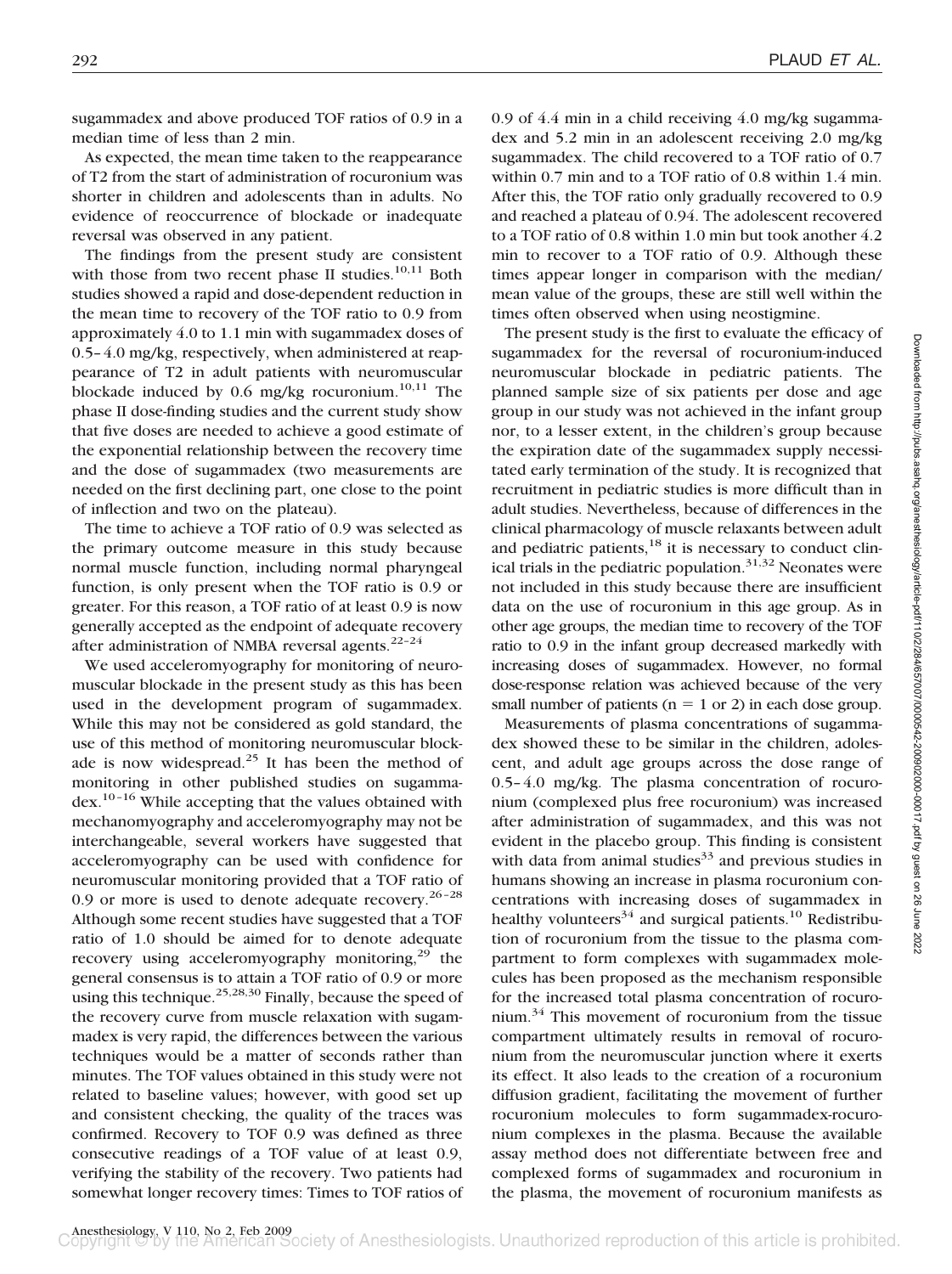an increase in total rocuronium plasma concentration. The presence of complexed rather than free rocuronium is demonstrated by the fact that this increase in total plasma rocuronium concentration is not accompanied by an increased degree of blockade but, rather, by a recovery from neuromuscular blockade.<sup>33,34</sup> A pharmacokinetic analysis was not feasible because sparse samples were drawn in this study for only up to about 1 h, whereas the reported half-life of sugammadex is approximately 100 min in adults. $34$ 

Sugammadex was well tolerated in all patient groups in our study. The sample sizes were not big enough to draw firm conclusions, but the safety information collected in this study adds to the profile of the compound established in previously published studies. $10-16$  No clinically relevant differences were observed between the dose and age groups with respect to the incidence of AEs. Although a large number of AEs were recorded, these were not considered to be related to sugammadex administration but had to be recorded as part of early clinical studies with any new compound. There was also no evidence of an association between sugammadex and QT/QTc prolongation with the doses of sugammadex used in this study. Neither of the two reported SAEs were considered by the investigator or the sponsor to be related to sugammadex. Although sugammadex also appeared to be well tolerated by the infants, these findings should be interpreted with caution because of the small number of infants enrolled in the study.

# **Conclusions**

Sugammadex is a new selective relaxant binding agent that rapidly and effectively reverses rocuronium-induced neuromuscular blockade in adult and pediatric patients with similar recovery times to TOF 0.9 when doses of at least 2.0 mg/kg sugammadex are administered at reappearance of T2. Sugammadex was well tolerated overall in the children, adolescents, and adults in this study. Additional pediatric studies, particularly in infants  $\langle \langle 2 \rangle$ yr), will be required to determine fully the efficacy and safety of sugammadex in this special population, particularly when more profound levels of neuromuscular blockade are present.

The authors thank Claude Meistelman, M.D., Professor, Hôpital Brabois, Vandoeuvre les Nancy, France, for his involvement as a principal investigator in this study. The authors also thank Julie Adkins, Ph.D., and Neil Venn, Ph.D., Prime Medica Ltd., Knutsford, Cheshire, United Kingdom, for editorial assistance during the preparation of this article. The design and conduct of the study, as well as analysis of the study data and opinions, conclusions, and interpretation of the data, were the responsibility of the authors.

# **References**

1. Baillard C, Clec'h C, Catineau J, Salhi F, Gehan G, Cupa M, Samama CM: Postoperative residual neuromuscular block: A survey of management. Br J Anaesth 2005; 95:622–6

2. Baillard C, Gehan G, Reboul-Marty J, Larmignat P, Samama CM, Cupa M:

Residual curarization in the recovery room after vecuronium. Br J Anaesth 2000; 84:394–5

3. Baxter MR, Bevan JC, Samuel J, Donati F, Bevan DR: Postoperative neuromuscular function in pediatric day-care patients. Anesth Analg 1991; 72:504–8 4. Booij LHDJ, De Boer HD, Van Egmond J: Reversal agents for nondepolariz-

ing neuromuscular blockade: reasons for and development of a new concept. Semin Anesth Periop Med Pain 2002; 21:92–8

5. Magorian TT, Lynam DP, Caldwell JE, Miller RD: Can early administration of neostigmine, in single or repeated doses, alter the course of neuromuscular recovery from a vecuronium-induced neuromuscular blockade? ANESTHESIOLOGY 1990; 73:410–4

6. Meretoja OA, Gebert R: Postoperative neuromuscular block following atracurium or alcuronium in children. Can J Anaesth 1990; 37:743–6

7. Murphy GS, Szokol JW, Marymont JH, Franklin M, Avram MJ, Vender JS: Residual paralysis at the time of tracheal extubation. Anesth Analg 2005; 100: 1840–5

8. Adam JM, Bennett DJ, Bom A, Clark JK, Feilden H, Hutchinson EJ, Palin M, Prosser A, Rees DC, Rosair GM, Stevenson D, Tarver GJ, Zhang MQ: Cyclodextrinderived host molecules as reversal agents for the neuromuscular blocker rocuronium bromide: Synthesis and structure-activity relationships. J Med Chem 2002; 45:1806–16

9. Zhang M-Q: Drug-specific cyclodextrins: The future of rapid neuromuscular block reversal. Drugs Future 2003; 28:347–54

10. Sorgenfrei IF, Norrild K, Larsen PB, Stensballe J, Østergaard D, Prins ME, Viby-Mogensen J: Reversal of rocuronium-induced neuromuscular block by the selective relaxant binding agent sugammadex: A dose-finding and safety study. ANESTHESIOLOGY 2006; 104:667–74

11. Suy K, Morias K, Cammu G, Hans P, van Duijnhoven WGF, Heeringa M, Demeyer I: Effective reversal of moderate rocuronium or vecuronium-induced neuromuscular block with sugammadex, a selective relaxant binding agent. ANESTHESIOLOGY 2007; 106:283–8

12. Vanacker BF, Vermeyen KM, Struys MM, Rietbergen H, Vandermeersch E, Saldien V, Kalmar AF, Prins ME: Reversal of rocuronium-induced neuromuscular block with the novel drug sugammadex is equally effective under maintenance anesthesia with propofol or sevoflurane. Anesth Analg 2007; 104:563–8

13. Shields M, Giovanelli M, Mirakhur RK, Moppett I, Adams J, Hermens Y: Org 25969 (sugammadex), a selective relaxant binding agent for antagonism of prolonged rocuronium-induced neuromuscular block. Br J Anaesth 2006; 96: 36–43

14. Groudine SB, Soto R, Lien C, Drover D, Roberts K: A randomized, dosefinding, phase II study of the selective relaxant binding drug, sugammadex, capable of safely reversing profound rocuronium-induced neuromuscular block. Anesth Analg 2007; 104:555–62

15. de Boer HD, Driessen JJ, Marcus MA, Kerkkamp H, Heeringa M, Klimek M: Reversal of rocuronium-induced (1.2 mg/kg) profound neuromuscular block by sugammadex. A multicenter, dose-finding and safety study. ANESTHESIOLOGY 2007; 107:239–44

16. Sparr HJ, Vermeyen KM, Beaufort AM, Rietbergen H, Proost JH, Saldien V, Velik-Salchner C, Wierda JM: Early reversal of profound rocuronium-induced neuromuscular blockade by sugammadex in a randomized multicenter study: Efficacy, safety and pharmacokinetics. ANESTHESIOLOGY 2007; 106:935–43

17. Bom A, Bradley M, Cameron K, Clark JK, Van Egmond J, Feilden H, MacLean EJ, Muir AW, Palin R, Rees DC, Zhang MQ: A novel concept of reversing neuromuscular block: Chemical encapsulation of rocuronium bromide by a cyclodextrin-based synthetic host. Angew Chem Int Ed Engl 2002; 41:266–70

18. Fisher DM: Neuromuscular blocking agents in paediatric anaesthesia. Br J Anaesth 1999; 83:58–64

19. Woelfel SK, Brandom BW, McGowan FX, Gronert BK, Cook DR: Neuromuscular effects of 600 g.kg-1 of rocuronium in infants during nitrous oxidehalothane anaesthesia. Paediatr Anaesth 1994; 4:173–7

20. Brandom BW, Fine GF: Neuromuscular blocking drugs in pediatric anesthesia. Anesthesiol Clin North America 2002; 20:45–58

21. Taivainen T, Meretoja OA, Erkola O, Rautoma P, Juvakoski M: Rocuronium in infants, children and adults during balanced anesthesia. Paediatr Anaesth 1996; 6:271–5

22. Kopman AF, Yee PS, Neuman GG: Relationship of the train-of-four fade ratio to clinical signs and symptoms of residual paralysis in awake volunteers. ANESTHESIOLOGY 1997; 86:765–71

23. Debaene B, Plaud B, Dilly M-P, Donati F: Residual paralysis in the PACU after a single intubating dose of nondepolarizing muscle relaxant with an intermediate duration of action. ANESTHESIOLOGY 2003; 98:1042–8

24. Eriksson LI: Evidence-based practice and neuromuscular monitoring: It's time for routine quantitative assessment. ANESTHESIOLOGY 2003; 98:1037–9

25. Fuchs-Buder T, Claudius C, Skovgaard LT, Eriksson LI, Mirakhur RK, Viby-Morgensen J: 8th International Neuromuscular Meeting: Good clinical practice in pharmacodynamic studies of neuromuscular blocking agents II: The Stockholm Revision. Acta Anaesthesiol Scand 2007; 51:789–808

26. Dahaba AA, Rehak PH, List WF: Assessment of accelerography with the TOFGUARD: A comparison with electromyography. Eur J Anaesthesiol 1997; 14:623–9

27. Driessen JJ, Robertson EN, Booij LH: Acceleromyography in neonates and small infants: baseline calibration and recovery of the responses after neuromuscular blockade with rocuronium. Eur J Anaesthesiol 2005; 22:11–5